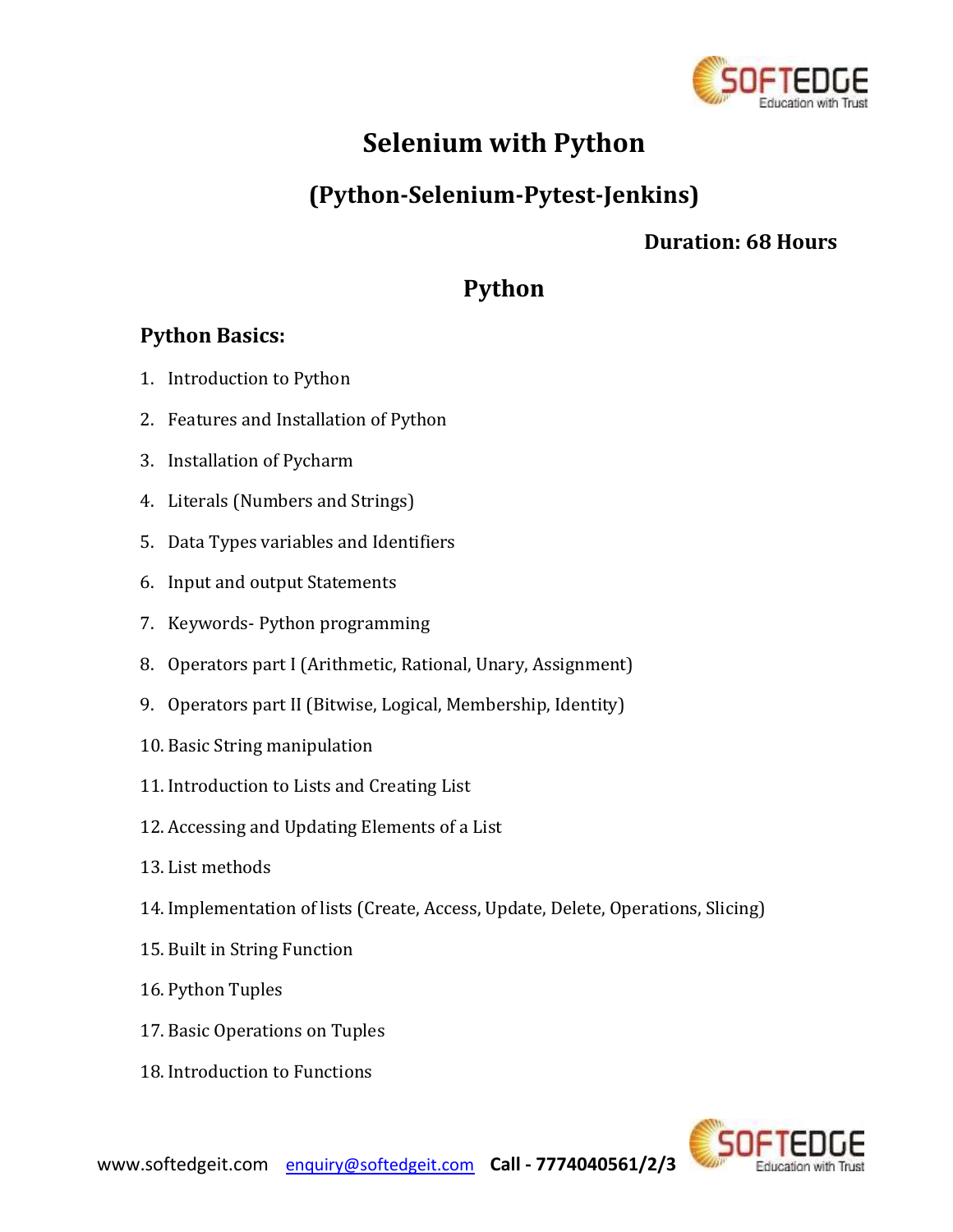

- 19. Global and Local Variable
- 20. Types of Arguments in Functions
- 21. Implementation of Arguments in Functions
- 22. How to Create Dictionaries at run time and add data into it
- 23. Built-in functions
- 24. User defined functions
- 25. Adding arguments to a function
- 26. Arguments (Default, Keyword, Infinite)
- 27. Return values from function
- 28. If, else if, else statements
- 29. For/while loop
- 30. Importing libraries into a script
- 31. Understand Object Oriented Principles of Python
- 32. OOPS Principles: Classes and objects in Python
- 33. What is Constructor and its role in Object oriented programming
- 34. Method Overloading
- 35. Constructor Overloading
- 36. Inheritance concepts with examples in Python
- 37. Multiple Inheritance
- 38. Multilevel Inheritance
- 39. Super function
- 40. Abstract methods,
- 41. Abstract Classes
- 42. Method Overriding

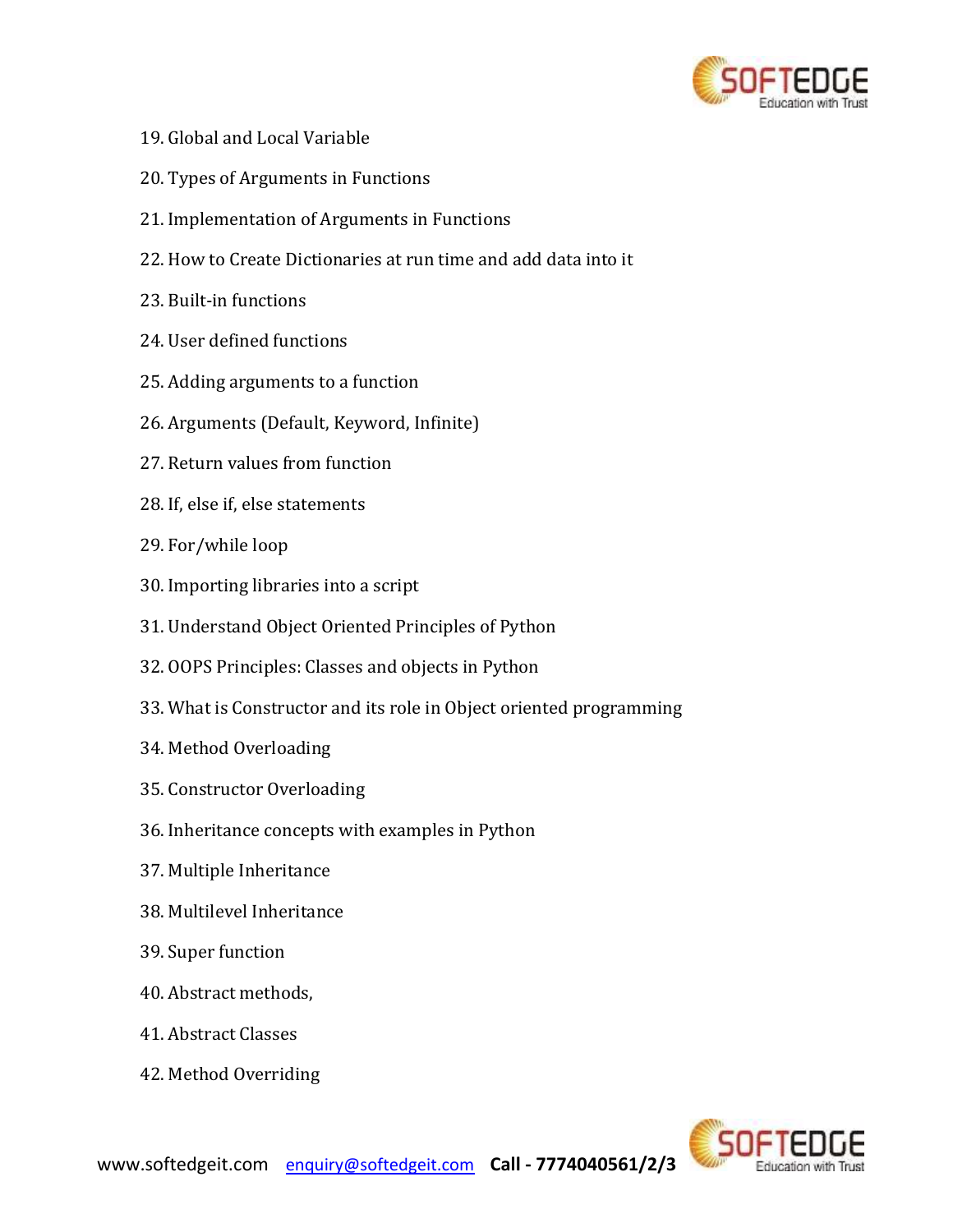

## **Python Exception Handling**

- 1. Exception Handling Mechanism in Python
- 2. How to raise exception in Python
- 3. Try Catch Mechanism using Python
- 4. Usage of Finally Keyword with exceptions
- 5. Creating Custom Exceptions

### **Pytest (for Unit Testing and TDD)**

- 1. Introduction of Pytest
- 2. Installation of Pytest
- 3. Understanding Testcase files
- 4. Understanding Testcase functions
- 5. Optimizing test code using Pytest fixtures
- 6. Data-driven testing using Pytest
- 7. Understanding sharing fixtures using conftest.py
- 8. Understanding Testcase grouping
- 9. Retunring data from fixtures
- 10. Iterating over data represented in tuples and dictionary

#### **Selenium WebDriver**

#### **Selenium Overview**

- 1. What is Selenium
- 2. History
- 3. Selenium Supporting Environments
- 4. Selenium Suite of Tools
- 5. Advantages

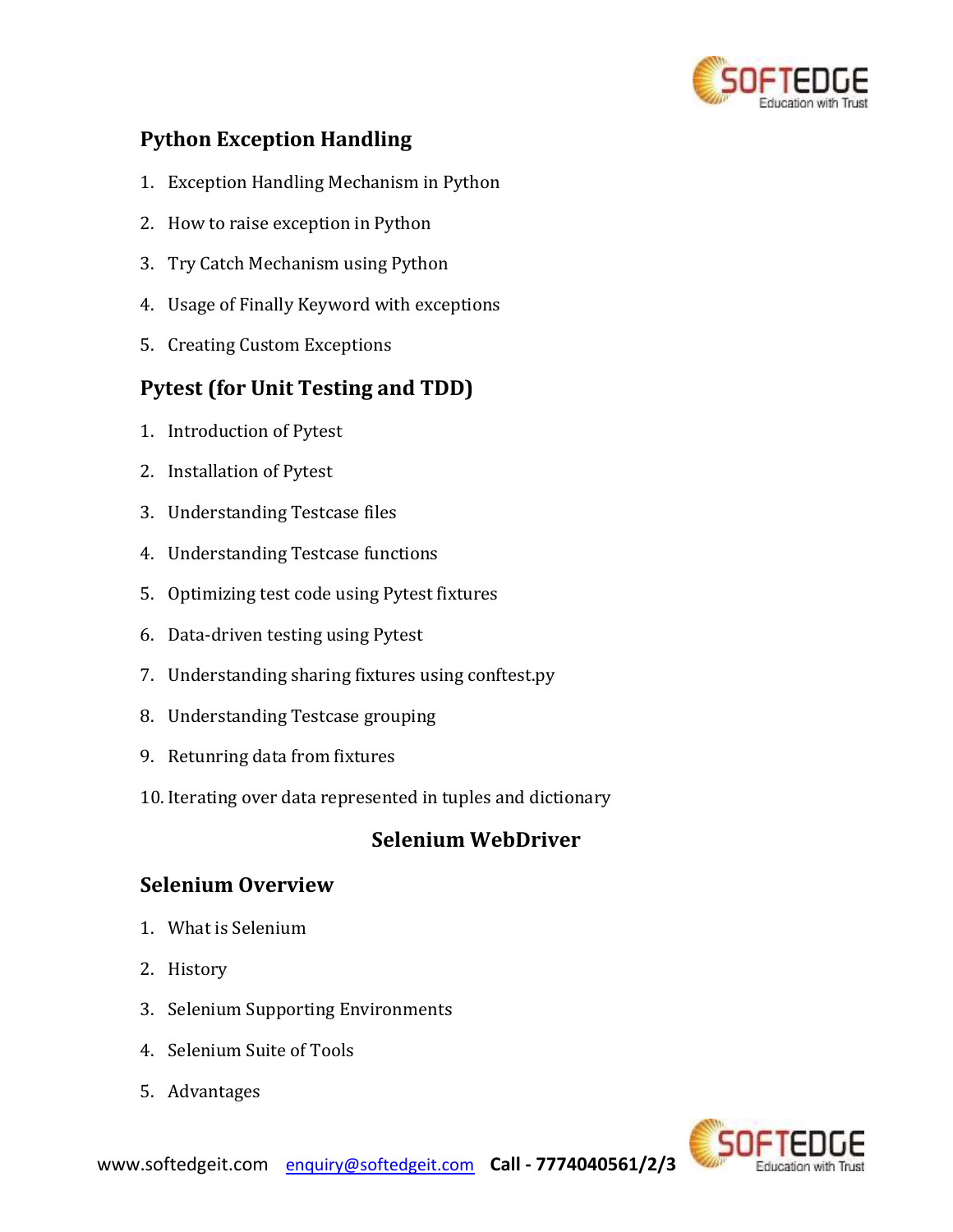

- 6. Disadvantages
- 7. Selenium Vs UFT
- 8. Python Programs using Selenium

#### **Installation & setup for Selenium with Python**

- 1. Why Python Testing and its Importance
- 2. Glance on Selenium Features
- 3. Complete Installation Guide for Python and Selenium Learning
- 4. What is PIP Client? -How to download Python Packages
- 5. Selenium Python package Setup with different browsers execution

#### **Locator & WebDriver API**

- 1. How to invoke Chrome browser
- 2. Basic WebDriver methods to get Title, url and close the session
- 3. How to run tests in Firefox and IE Browser
- 4. Different Types of Locators in WebDriver
- 5. Inspecting Source to identify attributes of element
- 6. Introduction to CSS Selector and name locators with example
- 7. Finding Elements with Xpath and Css Using Chropath Plugin
- 8. Extracting Text from webPage with Validation Assertions
- 9. Identifying Links with Text and building Smart CSS around it
- 10. Identifying Xpath and CSS Using Parent child traverse mechanism
- 11. Web applications to Practice Selenium Automation
- 12. Identifying Static dropdowns using Select class of selenium
- 13. Example in identifying Labels with the Css Parent child Tag mechanism
- 14. Introducing Validation assertions and running tests in different browsers